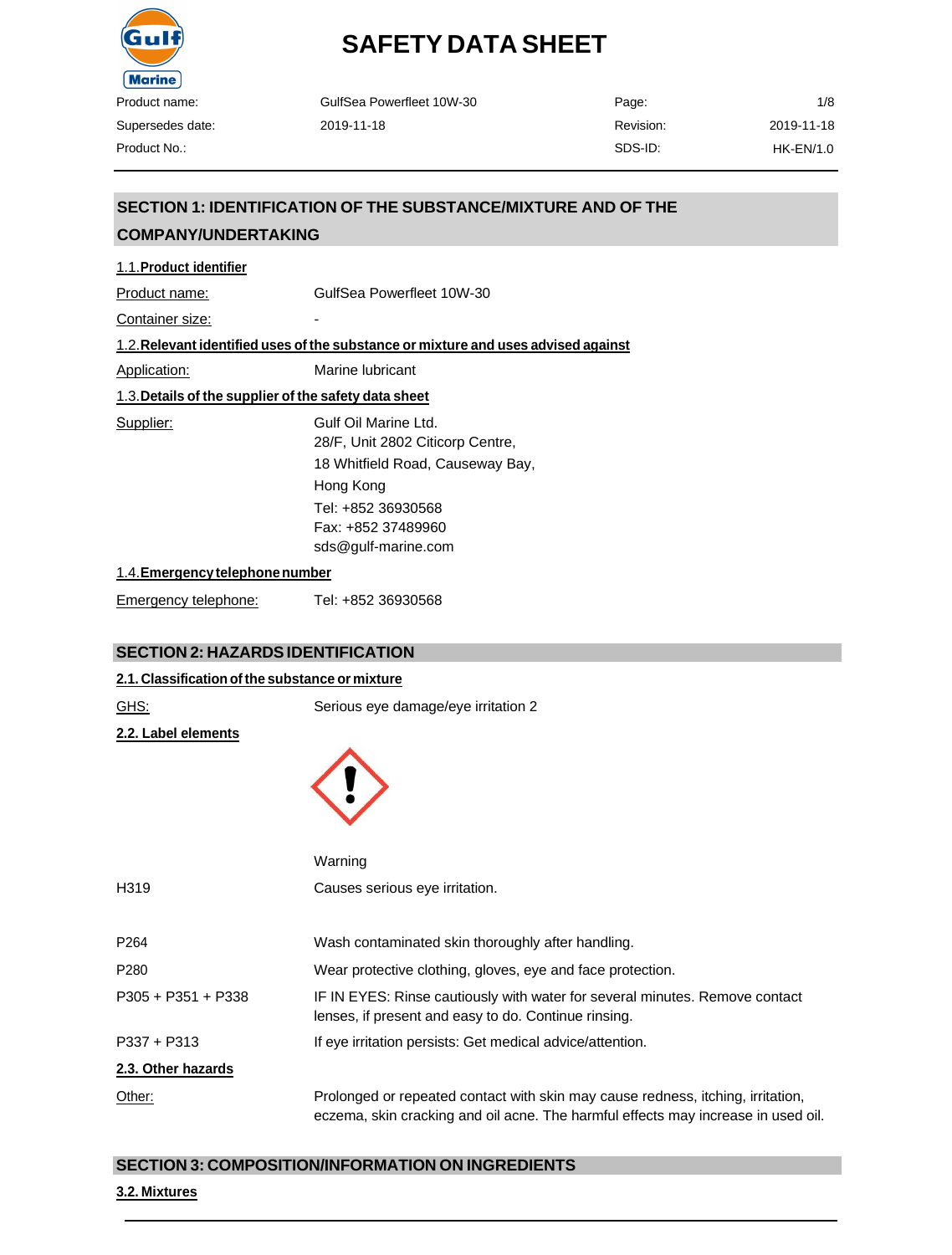

| Product name:    | GulfSea Powerfleet 10W-30 | Page:     | 2/8         |
|------------------|---------------------------|-----------|-------------|
| Supersedes date: | 2019-11-18                | Revision: | 2019-11-18  |
| Product No.:     |                           | SDS-ID:   | $HK-EN/1.0$ |
|                  |                           |           |             |

Mineral oil and additives. DMSO-content < 3% Only classified substances above threshold limits are shown.

GHS:

| <u>%:</u> | CAS-No.:   | EC No.:   | REACH Req.<br>No: | Chemical name:               | Hazard classification:                                           | Notes: |
|-----------|------------|-----------|-------------------|------------------------------|------------------------------------------------------------------|--------|
| $1 - 3$   | 68649-42-3 | 272-028-3 | $\blacksquare$    | Zinc dialkyl dithiophosphate | Skin Irrit. 2:H315<br>Eye Dam. 1; H318<br>Aquatic Chronic 2:H411 |        |

Reference: The full text for all hazard statements is displayed in section 16.

| <b>SECTION 4: FIRST AID MEASURES</b>                                            |                                                                                                                                                                                                             |  |  |
|---------------------------------------------------------------------------------|-------------------------------------------------------------------------------------------------------------------------------------------------------------------------------------------------------------|--|--|
| 4.1. Description of first aid measures                                          |                                                                                                                                                                                                             |  |  |
| Inhalation:                                                                     | Move into fresh air and keep at rest. In case of persistent throat irritation or<br>coughing: Seek medical attention and bring these instructions.                                                          |  |  |
| Skin contact:                                                                   | Remove contaminated clothing. Rinse skin immediately. Thoroughly rub with<br>liquid soap and wash with lukewarm water. Get medical attention if any<br>discomfort continues.                                |  |  |
| Eye contact:                                                                    | Immediately flush with plenty of water for at least 15 minutes. Remove any<br>contact lenses and open eyelids widely. If irritation persists: Seek medical<br>attention and bring along these instructions. |  |  |
| Ingestion:                                                                      | DO NOT induce vomiting. Get medical attention immediately.                                                                                                                                                  |  |  |
|                                                                                 | 4.2. Most important symptoms and effects, both acute and delayed                                                                                                                                            |  |  |
| Symptoms/effects:                                                               | See section 11 for more detailed information on health effects and symptoms.                                                                                                                                |  |  |
| 4.3. Indication of any immediate medical attention and special treatment needed |                                                                                                                                                                                                             |  |  |
|                                                                                 | Medical attention/treatments: If there is any suspicion of aspiration into the lungs either directly or as a result of<br>vomiting, obtain medical advice.                                                  |  |  |

### **SECTION 5: FIREFIGHTING MEASURES**

### 5.1.**Extinguishing media**

| Extinguishing media:                                       | Extinguish with foam, carbon dioxide, dry powder or water fog. Cool containers<br>exposed to heat with water spray and remove container, if no risk is involved. |  |  |
|------------------------------------------------------------|------------------------------------------------------------------------------------------------------------------------------------------------------------------|--|--|
|                                                            | Do not use water jet as an extinguisher, as this will spread the fire.                                                                                           |  |  |
| 5.2. Special hazards arising from the substance or mixture |                                                                                                                                                                  |  |  |
| Specific hazards:                                          | When heated and in case of fire, harmful vapours/gases may be formed. Fire in<br>closed areas should only be extinguished by trained personnel.                  |  |  |
| 5.3. Advice for firefighters                               |                                                                                                                                                                  |  |  |
| Protective equipment for fire-                             | Wear suitable respiratory protective equipment.                                                                                                                  |  |  |

fighters: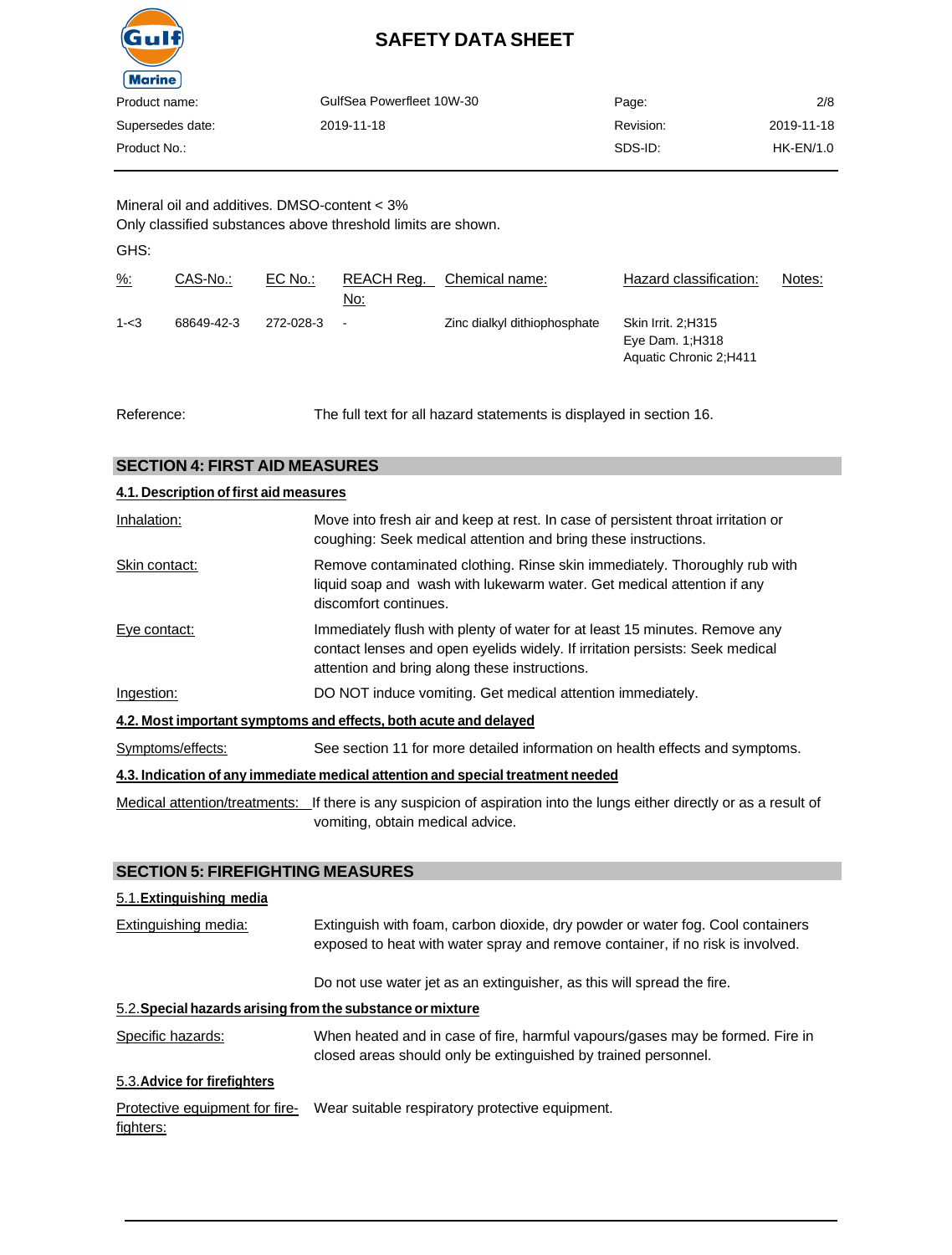

| Product name:    | GulfSea Powerfleet 10W-30 | Page:     | 3/8         |
|------------------|---------------------------|-----------|-------------|
| Supersedes date: | 2019-11-18                | Revision: | 2019-11-18  |
| Product No.:     |                           | SDS-ID:   | $HK-EN/1.0$ |

### **SECTION 6: ACCIDENTAL RELEASE MEASURES**

### **6.1. Personal precautions, protective equipment and emergency procedures**

| Personal precautions:                                     | Mark the spillage. Avoid inhalation of oil mist and contact with skin and eyes.<br>Keep public away from danger area. In case of spills, beware of slippery floors<br>and surfaces. |
|-----------------------------------------------------------|-------------------------------------------------------------------------------------------------------------------------------------------------------------------------------------|
| Protective equipment:                                     | Wear necessary protective equipment.                                                                                                                                                |
| 6.2. Environmental precautions                            |                                                                                                                                                                                     |
| Environmental<br>precautions:                             | Avoid discharge into drains. Contact local authorities in case of spillage to<br>drain/aquatic environment.                                                                         |
| 6.3. Methods and material for containment and cleaning up |                                                                                                                                                                                     |
| Methods for cleaning up:                                  | Dam and absorb spillages with sand, earth or other non-combustible material.                                                                                                        |
| 6.4. Reference to other sections                          |                                                                                                                                                                                     |
| Reference:                                                | For personal protection, see section 8. For waste disposal, see section 13.                                                                                                         |

### **SECTION 7: HANDLING AND STORAGE**

### **7.1. Precautions for safe handling**

| Safe handling advice:    | Observe good chemical hygiene practices. Avoid inhalation of oil mist and<br>contact with skin and eyes. Avoid prolonged and repeated contact with oil,<br>particularly used oil. Wash hands before breaks and before smoking, eating or<br>drinking. |
|--------------------------|-------------------------------------------------------------------------------------------------------------------------------------------------------------------------------------------------------------------------------------------------------|
| Technical measures:      | Use work methods which minimise oil mist production. Do not smoke or use open<br>fire or other sources of ignition.                                                                                                                                   |
| Technical precautions:   | When working with heated oil, mechanical ventilation may be required.                                                                                                                                                                                 |
|                          | 7.2. Conditions for safe storage, including any incompatibilities                                                                                                                                                                                     |
| storage:                 | Technical measures for safe Store in tightly closed original container in a well-ventilated place.                                                                                                                                                    |
| Storage conditions:      | Keep at a temperature not exceeding: 45°C.                                                                                                                                                                                                            |
| 7.3. Specific end use(s) |                                                                                                                                                                                                                                                       |

Specific use(s): Lubricant.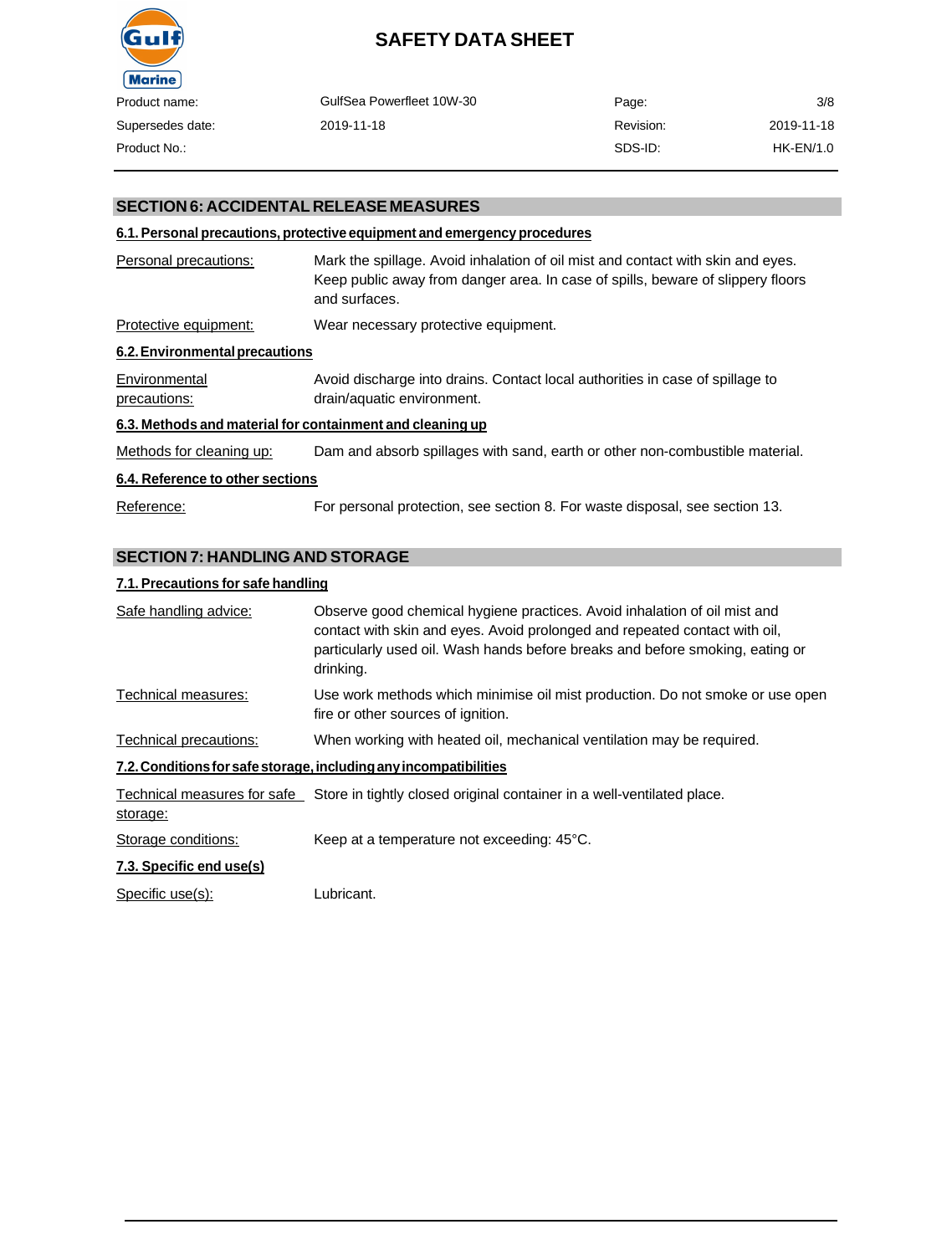

| oduct name:     | GulfSea Powerfleet 10W-30 | Page:     | 4/8        |
|-----------------|---------------------------|-----------|------------|
| ipersedes date: | 2019-11-18                | Revision: | 2019-11-18 |
| oduct No.:      |                           | SDS-ID:   | HK-EN/1.0  |

### **SECTION 8: EXPOSURE CONTROLS/PERSONAL PROTECTION**

### 8.1.**Control parameters**

Occupational exposure limits:

| CAS-No.:       | Chemical name:     | <u>As:</u>     | Exposure limits:   | Type:               | Notes:                   | References: |
|----------------|--------------------|----------------|--------------------|---------------------|--------------------------|-------------|
| $\blacksquare$ | Oil mist, -mineral | $\blacksquare$ | $5 \,$ mg/m $3 \,$ | PEL (Long<br>Term)  | $\blacksquare$           |             |
|                |                    | $\blacksquare$ | 10 $mg/m3$         | PEL (Short<br>Term) | $\overline{\phantom{a}}$ |             |

### 8.2.**Exposure controls**

| Engineering measures:  | Provide adequate ventilation. Observe Occupational Exposure Limits and<br>minimize the risk of inhalation of vapours and oil mist.                                                                                                                                                                                                                            |
|------------------------|---------------------------------------------------------------------------------------------------------------------------------------------------------------------------------------------------------------------------------------------------------------------------------------------------------------------------------------------------------------|
| Respiratory equipment: | In case of inadequate ventilation or risk of inhalation of oil mist, suitable<br>respiratory equipment with combination filter (type A2/P3) can be used.                                                                                                                                                                                                      |
| Hand protection:       | Gloves (synthetic rubber, neoprene)                                                                                                                                                                                                                                                                                                                           |
| Eye protection:        | Wear approved, tight fitting safety glasses where splashing is probable.                                                                                                                                                                                                                                                                                      |
| Skin protection:       | Wear appropriate clothing to prevent repeated or prolonged skin contact.                                                                                                                                                                                                                                                                                      |
| Hygiene measures:      | Wash hands after handling. Observe good chemical hygiene practices. Wash<br>contaminated clothing before reuse. When using do not eat, drink or smoke.<br>Always remove oil with soap and water or skin cleaning agent, never use<br>organic solvents. Do not use oil-contaminated clothing or shoes, and do not<br>put rags moistened with oil into pockets. |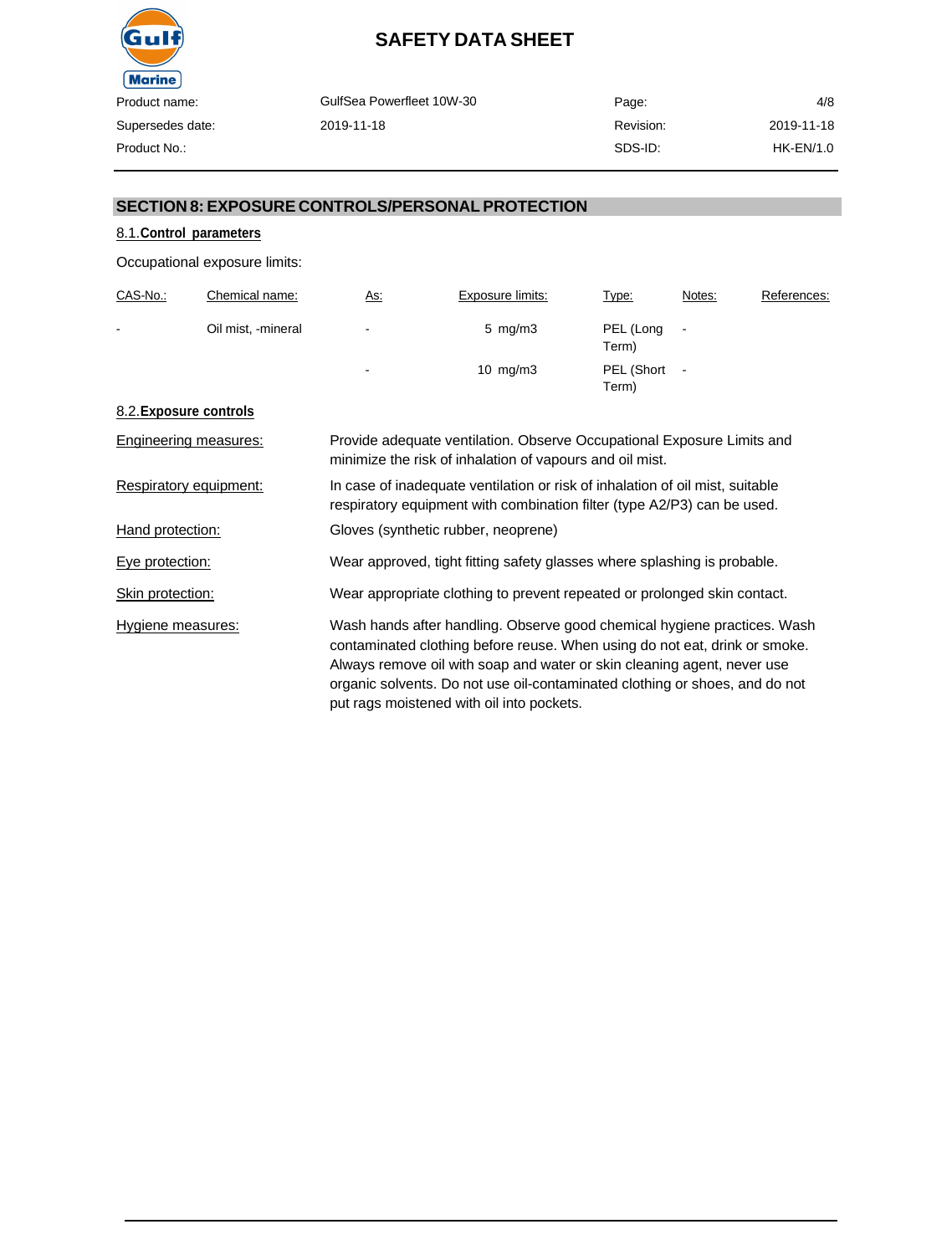

GulfSea Powerfleet 10W-30 2019-11-18

| Page:     | 5/8         |
|-----------|-------------|
| Revision: | 2019-11-18  |
| SDS-ID:   | $HK-EN/1.0$ |

### **SECTION 9:PHYSICAL AND CHEMICALPROPERTIES**

### **9.1. Information on basicphysical and chemical properties**

| Appearance:                                 | Viscous liquid.                  |
|---------------------------------------------|----------------------------------|
| Colour:                                     | Brown.                           |
| Odour:                                      | Mild.                            |
| Odour threshold:                            | Not available.                   |
| <u>pH:</u>                                  | Not applicable.                  |
| Melting point / freezing point:             | Not available.                   |
| Boiling point:                              | Not available.                   |
| Flash point:                                | $212^{\circ}$ C<br>ASTM D 92     |
| <b>Evaporation rate:</b>                    | Not available.                   |
| <b>Flammability (solid, gas):</b>           | Not applicable.                  |
| <b>Explosion limits:</b>                    | Not available.                   |
| <u>Vapour pressure:</u>                     | Not available.                   |
| Vapour density:                             | Not available.                   |
| Relative density:                           | $0.873(15^{\circ}C)$             |
| Solubility:                                 | Soluble in: Organic solvents.    |
| Partition coefficient<br>(n-octanol/water): | Not available.                   |
| <u>Auto-ignition</u><br>temperature (°C):   | Not available.                   |
| Decomposition<br>temperature (°C):          | Not available.                   |
| Viscosity:                                  | 11.8 mm <sup>2</sup> /s (100 °C) |
| <b>Explosive properties:</b>                | Not available.                   |
| Oxidising properties:                       | Not available.                   |
| 9.2. Other information                      |                                  |
| Other data:                                 | Pour point (°C): -36             |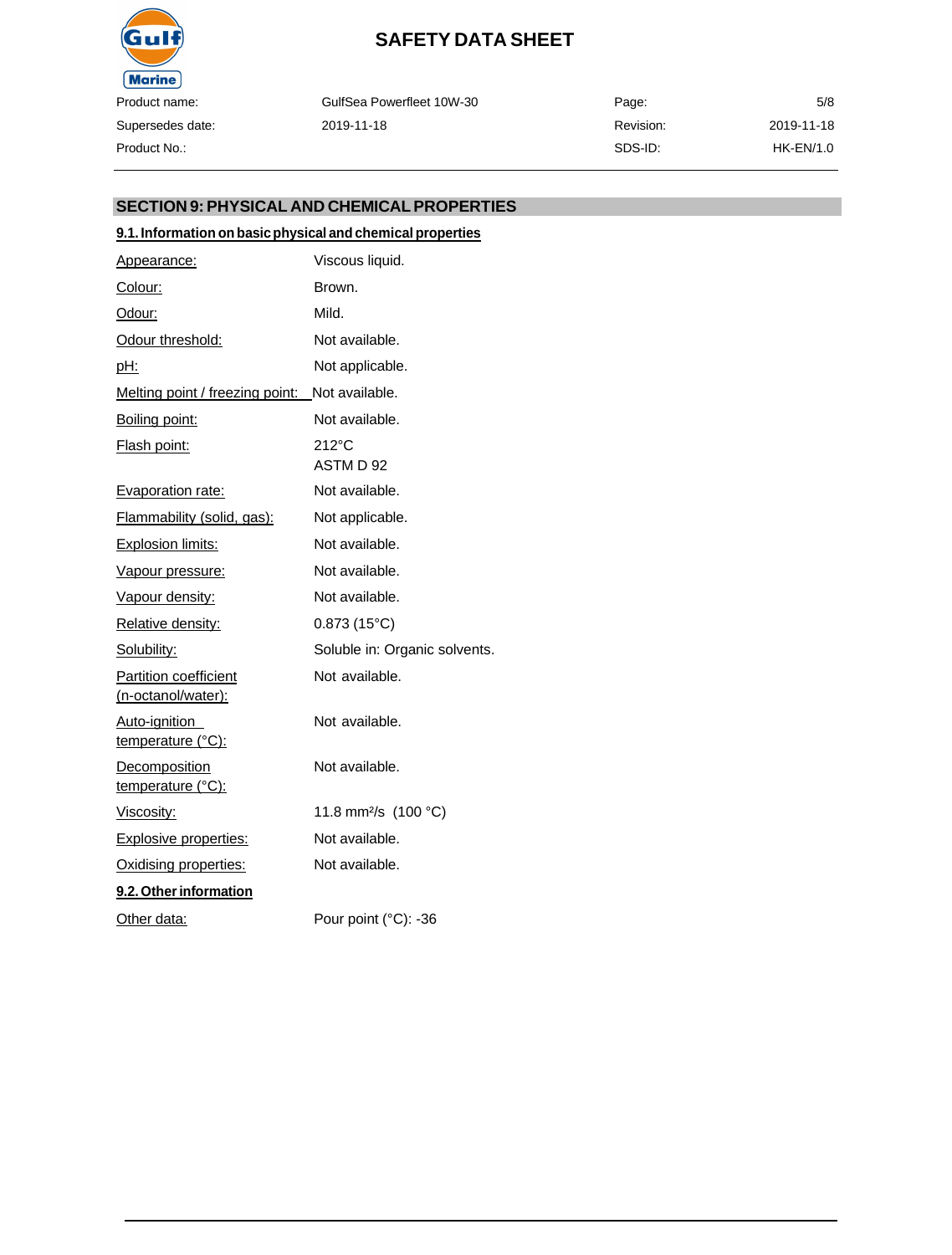

|       | GulfSea Powerfleet 10W-30 | Page:     | 6/8        |
|-------|---------------------------|-----------|------------|
| late: | 2019-11-18                | Revision: | 2019-11-18 |
|       |                           | SDS-ID:   | HK-EN/1.0  |

### **SECTION 10:STABILITY AND REACTIVITY**

# **10.1. Reactivity** Reactivity: Not reactive. **10.2. Chemical stability** Stability: Stable under normal temperature conditions. **10.3.Possibilityofhazardous reactions** Hazardous reactions: None known. **10.4. Conditions to avoid** Conditions/materials to avoid: Heat, sparks, flames. Extremely high or low temperatures. **10.5. Incompatible materials** Incompatible materials: Strong oxidizing substances. **10.6.Hazardousdecompositionproducts** Hazardous decomposition products: None under normal conditions. Hazardous polymerisation will not occur.

### **SECTION 11: TOXICOLOGICAL INFORMATION**

### **11.1.Informationontoxicologicaleffects**

| <b>Acute Toxicity (Oral):</b>         | Based on available data, the classification criteria are not met.                                                                                         |
|---------------------------------------|-----------------------------------------------------------------------------------------------------------------------------------------------------------|
| <b>Acute Toxicity (Dermal):</b>       | Based on available data, the classification criteria are not met.                                                                                         |
| <b>Acute Toxicity (Inhalation):</b>   | Based on available data, the classification criteria are not met.                                                                                         |
| <b>Skin Corrosion/Irritation:</b>     | Based on available data, the classification criteria are not met.                                                                                         |
| Serious eye damage/irritation:        | Causes serious eye irritation.                                                                                                                            |
| Respiratory or skin<br>sensitisation: | Based on available data, the classification criteria are not met.                                                                                         |
| Germ cell mutagenicity:               | Based on available data, the classification criteria are not met.                                                                                         |
| Carcinogenicity:                      | Based on available data, the classification criteria are not met.                                                                                         |
| <b>Reproductive Toxicity:</b>         | Based on available data, the classification criteria are not met.                                                                                         |
| STOT - Single exposure:               | Based on available data, the classification criteria are not met.                                                                                         |
| STOT - Repeated exposure:             | Based on available data, the classification criteria are not met.                                                                                         |
| Aspiration hazard:                    | Based on available data, the classification criteria are not met.                                                                                         |
| Inhalation:                           | Inhalation of oil mist or vapours formed during heating of the product may irritate<br>the respiratory system and provoke throat irritation and coughing. |
| Skin contact:                         | Prolonged or repeated contact with used oil may cause serious skin diseases,<br>such as dermatitis.                                                       |
| Eye contact:                          | May cause temporary eye irritation.                                                                                                                       |
| Ingestion:                            | Low order of acute toxicity, but aspiration following ingestion and vomiting may<br>cause severe and potentially fatal chemical pneumonitis.              |
| Specific effects:                     | Used oil may contain harmful contaminants.                                                                                                                |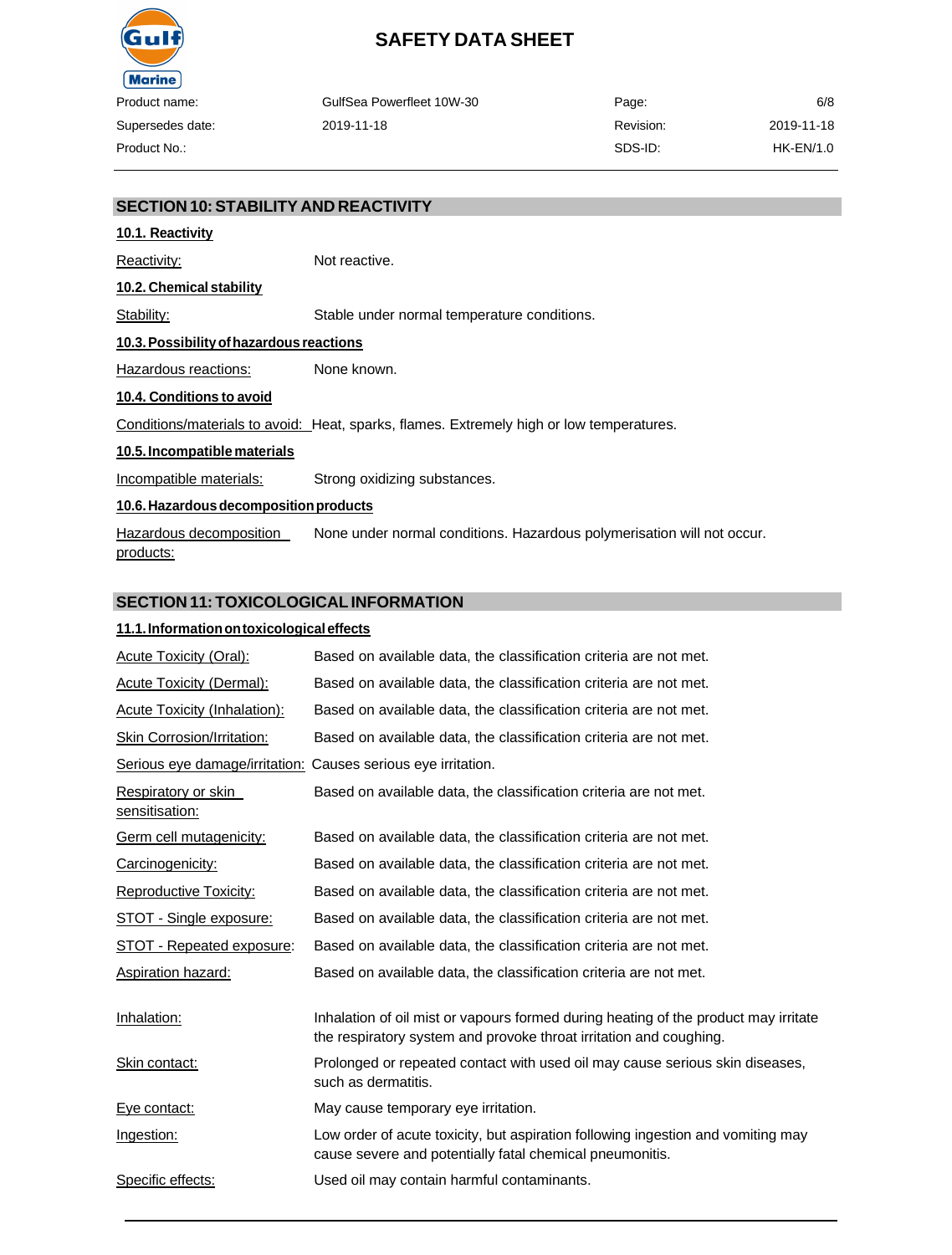

| Product name:    | <b>GulfSea Powerfleet 10W-</b> | Page:     | 7/8        |
|------------------|--------------------------------|-----------|------------|
| Supersedes date: | 30 2019-11-18                  | Revision: | 2019-11-18 |
| Product No.:     |                                | SDS-ID:   | HK-EN/1.0  |

### **SECTION 12:ECOLOGICALINFORMATION**

### **12.1. Toxicity**

Ecotoxicity: Not classified as dangerous to the environment. **12.2. Persistence and degradability** Degradability: Potentially degradable, but will persist in the environment for long periods.

### **12.3. Bioaccumulative potential**

Bioaccumulative potential: No data available on bioaccumulation.

#### **12.4. Mobility in soil**

Mobility: Spillages may penetrate the soil causing ground water contamination.

### **12.5.ResultsofPBTandvPvBassessment**

PBT/vPvB: Not known.

### **12.6. Other adverse effects**

Other adverse effects: Not known.

### **SECTION 13: DISPOSAL CONSIDERATIONS**

### **13.1. Waste treatment methods**

Dispose of waste and residues in accordance with local authority requirements.

Contaminated packaging: Disposal through approved facilities is recommended.

### **SECTION 14: TRANSPORT INFORMATION**

The product is not covered by international regulation on the transport of dangerous goods (IMDG, IATA).

| 14.1. UN number                                |                                                                                |
|------------------------------------------------|--------------------------------------------------------------------------------|
| UN-No:                                         |                                                                                |
| 14.2. UN proper shipping name                  |                                                                                |
| <b>Proper Shipping Name:</b>                   |                                                                                |
| 14.3. Transport hazard class(es)               |                                                                                |
| Class:                                         |                                                                                |
| 14.4. Packing group                            |                                                                                |
| PG:                                            |                                                                                |
| 14.5. Environmental hazards                    |                                                                                |
| Marine pollutant:                              |                                                                                |
| <b>Environmentally Hazardous</b><br>Substance: |                                                                                |
| 14.6. Special precautions for user             |                                                                                |
| <b>Special precautions:</b>                    |                                                                                |
|                                                | 14.7. Transport in bulk according to Annex II of MARPOL 73/78 and the IBC Code |
| Transport in bulk:                             |                                                                                |
|                                                |                                                                                |